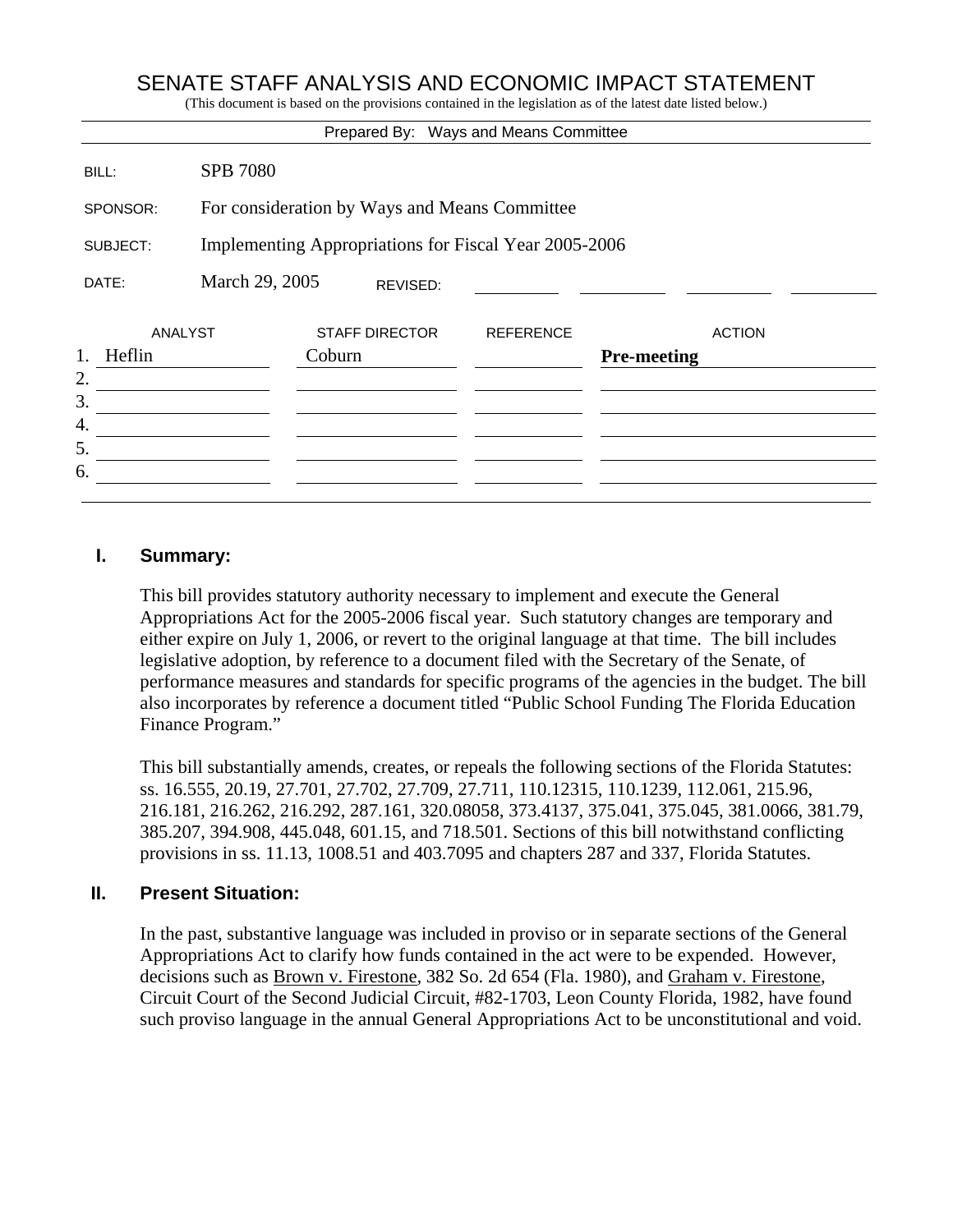## **III. Effect of Proposed Changes:**

Each change below expires July 1, 2006.

**Section 1.** This section provides legislative intent.

**Section 2.** Implements Specific Appropriations 5, 6, and 73-79, incorporating the document "Public School Funding The Florida Education Finance Program" by reference, indicating that the calculations shown therein are the basis for certain education appropriations pursuant to s. 1011.65, F.S.,

**Section 3.** Notwithstands s. 1008.51, F.S., to implement Specific Appropriation 2608, requiring the Auditor General to administer the budget of the Council for Education Policy Research, which shall remain an independent advisory citizen board. (Repeated from the 2004-2005 Implementing Bill, ch. 2004-269, LOF.)

**Section 4.** Amends s. 216.292, F.S., to implement Specific Appropriations 296, 299, and 301. The Department of Children and Family Services is authorized to transfer funds within the family safety program between specified appropriation categories without limitation. Notice of proposed transfers must be provided to the Executive Office of the Governor and the chairs of the legislative appropriations committees at least 5 working days before implementation. (Repeated from the 2004-2005 Implementing Bill, ch. 2004-269, LOF.)

**Section 5.** Amends s. 561.121, F. S., implementing Specific Appropriation 388, to allow funds in the Children and Adolescents Substance Abuse Trust Fund to be used for adult substance abuse services. (Repeated from the 2004-2005 Implementing Bill, ch. 2004-269, LOF.)

**Section 6.** Amends s. 287.057, F.S., implementing Specific Appropriations 316-322, and 395- 404, to authorize the Department of Children and Family Services to contract with a provider to finance, design, construct, and operate one 200-bed forensic treatment facility and one 600-bed treatment facility for the treatment of persons with mental illness. (Repeated from the 2004-2005 Implementing Bill, ch. 2004-269, LOF.)

**Section 7.** Amends s. 402.305, F.S., implementing Specific Appropriation 284, requiring the Department of Children and Family Services to offer the Child Care Competency Exam in Spanish at least once a year. (Repeated from the 2004-2005 Implementing Bill, ch. 2004-269, LOF.)

**Section 8.** Implements Specific Appropriations 251 through 445, extending the removal of restrictions placed on the utilization of fees collected for services by the Department of Children and Families pursuant to section 402.33, F.S., for one year, and allowing the department to use the funds for nonrecurring expenditures for direct client services and administrative costs of improving the fee collection program. (Repeated from the 2004-2005 Implementing Bill, ch. 2004-269, LOF.)

**Section 9.** Implements legislative intent regarding the use of funds in Specific Appropriations 676, 688, 698, 1136, authorizing the Department of Corrections and the Department of Juvenile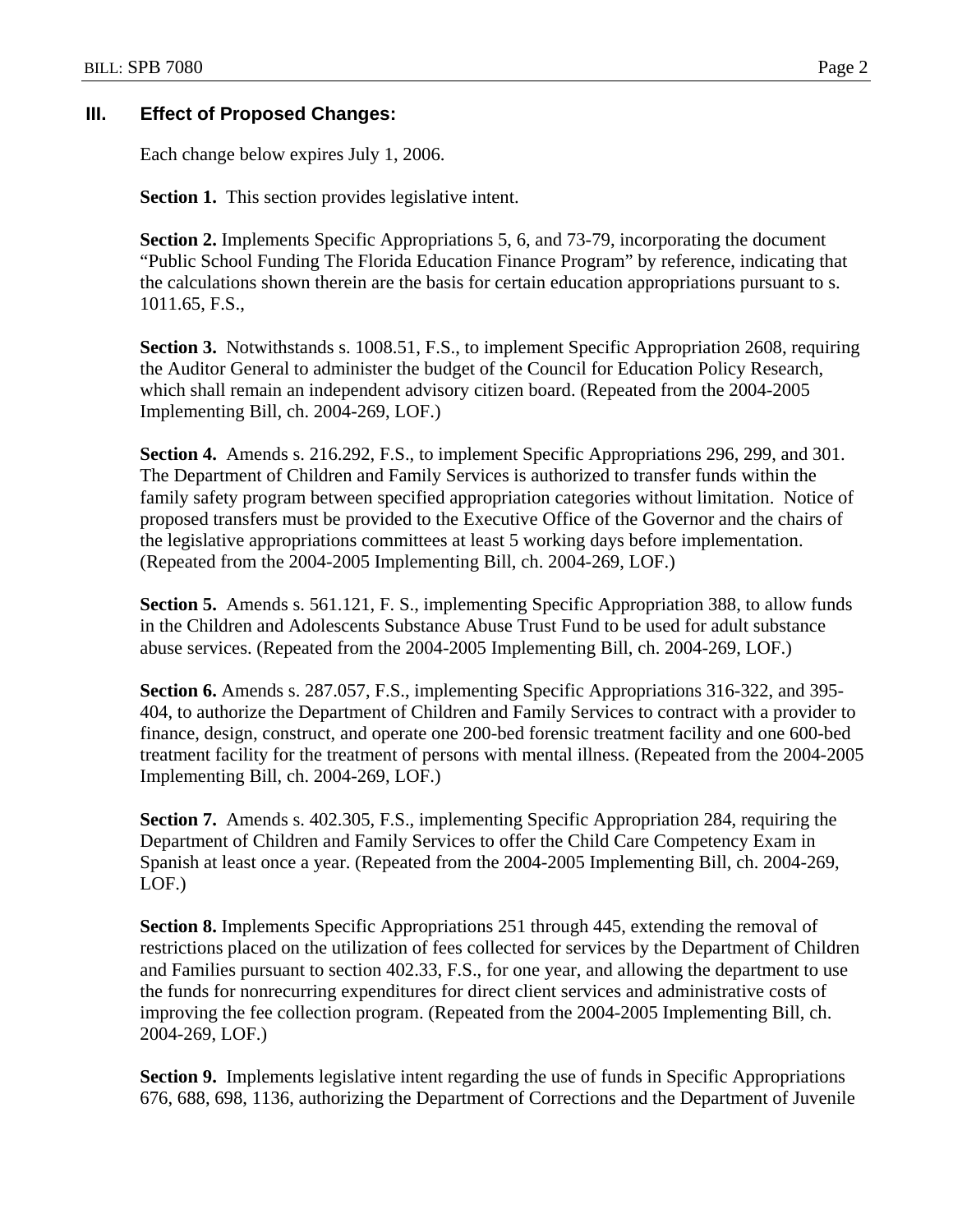Justice to make expenditures to defray costs incurred by a municipality or county for facilities operated under the authority of each department. The payment may not exceed one percent of the construction costs, less any building impact fees paid to the local government. (Repeated from the 2004-2005 Implementing Bill, ch. 2004-269, LOF.)

**Section 10.** Amends s. 216.262, F.S., to implement Specific Appropriations 666 through 761, and 797 through 811, allowing the Executive Office of the Governor to request additional positions and other resources, including fixed capital outlay, for the Department of Corrections, if the Criminal Justice Estimating Conference projects a certain increase in the inmate population and the additional positions are approved by the Legislative Budget Commission. (Repeated from the 2004-2005 Implementing Bill, ch. 2004-269, LOF.)

**Section 11.** Amends s. 16.555, F.S., to implement Specific Appropriation 1263, authorizing the Crime Stoppers Trust Fund to be used for Department of Legal Affairs salary and benefits and expenses. (Repeated from the 2004-2005 Implementing Bill, ch. 2004-269, LOF.)

**Section 12.** Implements Specific Appropriations 842 and 2999, allowing funds to be transferred, pursuant to s. 216.177, F.S., from the courts to the Justice Administration Commission in order to address unanticipated shortfalls in due process services appropriations. (Repeated from the 2004-2005 Implementing Bill, ch. 2004-269, LOF.)

**Section 13.** Amends s. 413.4021, F.S., to implement Specific Appropriations 866, 967, 901, 903, 911, 913, 921, 931, and 933, authorizing the continuation and funding of the pilot program for tax collection enforcement diversion program in the Department of Revenue. (Repeated from the 2004-2005 Implementing Bill, ch. 2004-269, LOF.)

**Section 14.** Implements Specific Appropriations 836, 837, 839, 840, and 3020, authorizing the Governor or the Chief Justice of the Supreme Court to submit a budget amendment, in accordance with ss. 29.015 and 29.016, F.S., for consideration by the Legislative Budget Commission to authorize the expenditure of funds from the Working Capital Fund to offset deficiencies projected by the Justice Administration Commission or the state courts in any specific appropriation provided for due process services. (Repeated from the 2004-2005 Implementing Bill, ch. 2004-269, LOF.)

**Section 15.** Authorizes the Department of Legal Affairs to spend funds from Specific Appropriations 1274 and 1277 on the same programs and in the same method as was done in the 2004-2005 fiscal year.

**Section 16.** Notwithstands chapters 287 and 337, F.S., to implement Specific Appropriations 1442 and 1444, enabling the Department of Agriculture to enter into agreement with the Department of Transportation to expedite the construction of the Northwest Florida Interdiction Station. The construction of this project was delayed due to complexities in obtaining environmental permits. DOT has the appropriate staff and expertise to administer this project and their flexibility to contract with appropriate vendors will speed up the construction process. (Repeated from the 2004-2005 Implementing Bill, ch. 2004-269, LOF.)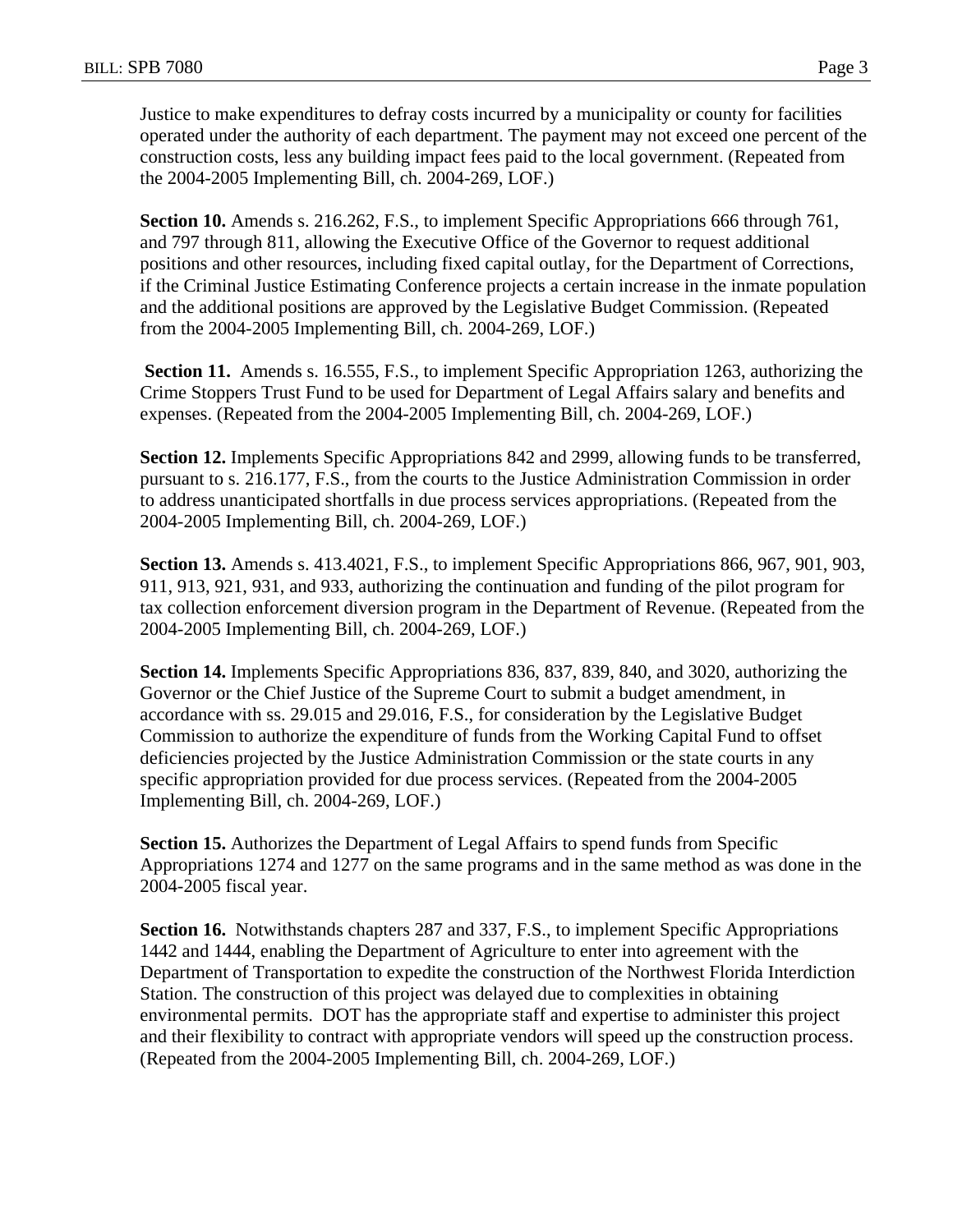**Section 17.** Implements the appropriation of funds in Special Categories-Risk Management Insurance, allowing the Executive Office of the Governor to transfer funds appropriated for the payment of risk management insurance premiums between departments. The amendment to the approved operating budget is subject to the notice, review and objection procedures of s. 216.177, F.S. (Repeated from the 2004-2005 Implementing Bill, ch. 2004-269, LOF.)

**Section 18.** Implements the appropriation of funds in Special Categories-Transfer to Department of Management Services-Human Resources Purchased Per Statewide Contract. Allows the Executive Office of the Governor to transfer funds appropriated for the payment of the statewide human resource management services contract between departments. The amendment to the approved operating budget is subject to the notice, review, and objection procedures of s. 216.177, F.S. (Repeated from the 2004-2005 Implementing Bill, ch. 2004-269, LOF.)

**Section 19.** Amends s. 112.061, F.S., to implement Sections 2 through 7 of the General Appropriations Act, removing the Class C travel reimbursement (Repeated from the 2004-2005 Implementing Bill, ch. 2004-269, LOF.)

**Section 20.** Notwithstands s. 403.7095, F.S., to implement Specific Appropriation 1761, requiring the Department of Environmental Protection to award \$6.5 million in solid waste management grants in equal amounts to small counties, and \$1.2 million in competitive innovative grants to certain cities and counties already identified by the department to the Legislature. (Repeated from the 2004-2005 Implementing Bill, ch. 2004-269, LOF, but with different amounts specified and grants not provided to large counties.)

**Section 21.** Amends s. 375.041, F.S., to implement Specific Appropriation 1703, allowing funds from the Land Acquisition Trust Fund to be appropriated for water quality issues. (Repeated from the 2004-2005 Implementing Bill, ch. 2004-269, LOF.)

**Section 22.** Creates s. 376.30715, F.S., notwithstanding s. 376.305(6)(a), F.S., to implement Specific Appropriation 1742, allowing only contaminated sites acquired prior to July 1, 1990, and not operated as petroleum storage or retail businesses prior to January 1, 1985, to be eligible for financial assistance in the Abandoned Tank Restoration program administered by the Department of Environmental Protection.

**Section 23.** Amends s. 287.057, F.S. to implement Specific Appropriation 2683A, explicitly requiring all fees collected for the use of the state's on-line procurement system to be deposited into the State Treasury consistent with the provisions of s. 215.31, F.S.

**Section 24.** Provides that the amendments in the previous section are effective for only one year and that the previous section will revert to its original text.

**Section 25.** Amends s. 320.08058, F.S., to implement Specific Appropriation 2501, allowing proceeds from the Professional Sports Development Trust Fund to be used for operational expenses of the Florida Sports Foundation and financial support of the Sunshine State Games. (Repeated from the 2004-2005 Implementing Bill, ch. 2004-269, LOF.)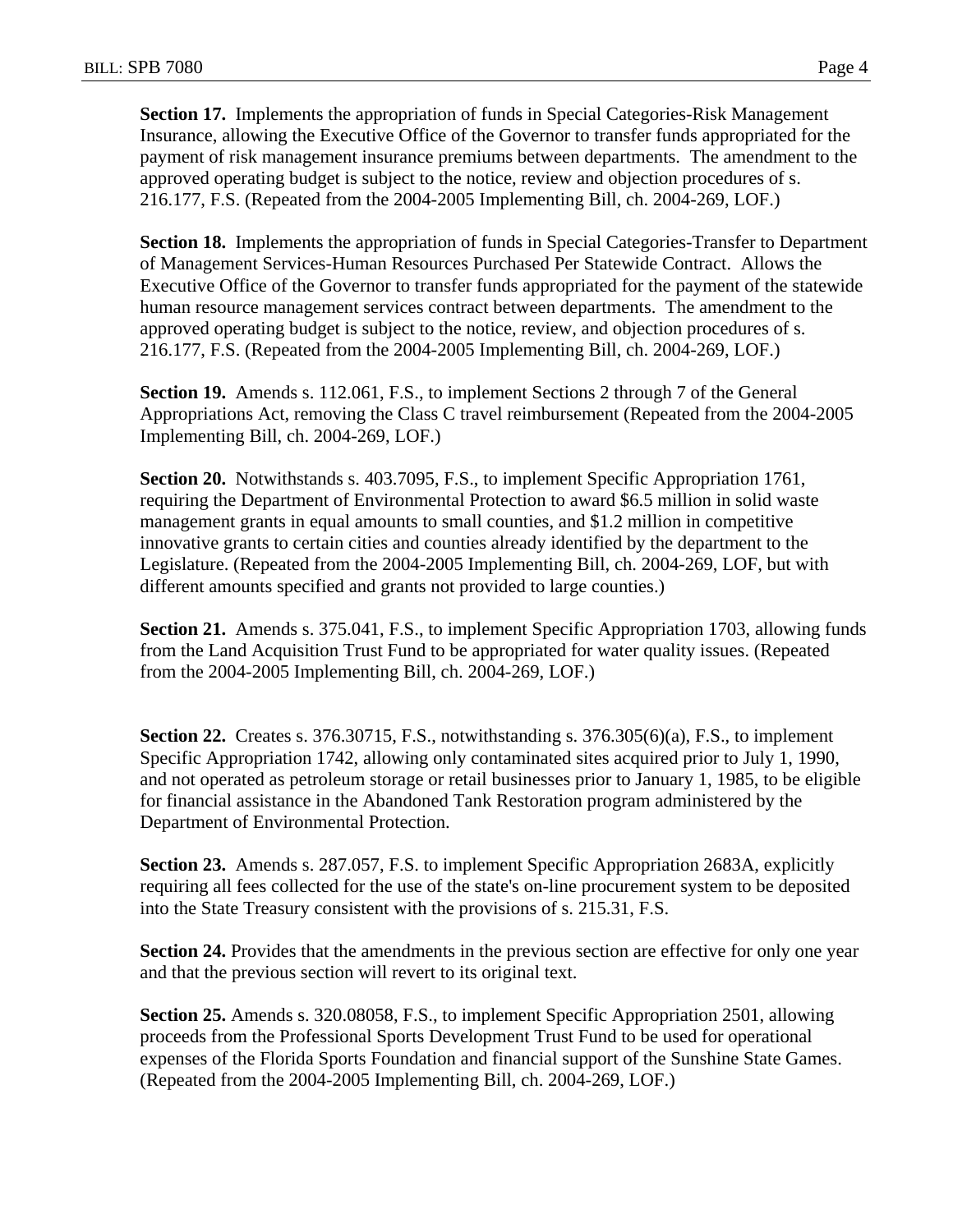**Section 26.** Amends s. 445.048, F.S., to implement Specific Appropriation 2100. The Passport to Economic Progress demonstration program will continue to include Sarasota County, which was added in 2003-2004. Workforce Florida, Inc., in cooperation with the Department of Children and Family Services and the Agency for Workforce Innovation, is authorized to offer performance-based incentives in conjunction with this program, providing that the bonuses do not exceed the funds appropriated. (Repeated from the 2004-2005 Implementing Bill, ch. 2004- 269, LOF.)

**Section 27.** Provides that the amendments in the previous section are effective for only one year and that the previous section will revert to its original text.

**Section 28.** Amends s. 253.034, F.S., to implement section 25 of the 2005-2006 General Appropriations Act, authorizing the funds from the sale of property by the Department of Highway Safety and Motor Vehicles in Palm Beach County to be deposited into the Highway Safety Operating Trust Fund. (Repeated from the 2004-2005 Implementing Bill, ch. 2004-269, LOF.)

**Section 29.** Amends s. 402.3017, F.S., to implement Specific Appropriation 2162F, allowing the Agency for Workforce Innovation to administer and implement the Teacher Education and Compensation Helps (TEACH) scholarship program, providing education scholarships to caregivers and administrators of early childhood programs and family day care homes. (Repeated from the 2004-2005 Implementing Bill, ch. 2004-269, LOF.)

**Section 30.** Amends s. 287.057, F.S., to implement Specific Appropriation 2930, providing exceptions to the competitive solicitation requirements for commodities or contractual services related to voter education activities in the Department of State. (Repeated from the 2004-2005 Implementing Bill, ch. 2004-269, LOF.)

**Section 31.** Amends s. 259.032, F.S., to implement Specific Appropriation 2982C, allowing funds from the 1.5 percent of total funds deposited into the Florida Preservation 2000 Trust Fund and Florida Forever Trust Fund that have been allocated to the Department of State for capital improvements and associated costs to also be used for construction of replacement museum facilities.

**Section 32.** Amends s. 288.1045, F.S., implementing Specific Appropriation 2495, extending the Qualified Defense Contractor (QDC) tax refund for one year. (Repeated from the 2004-2005 Implementing Bill, ch. 2004-269, LOF.)

**Section 33.** Amends s. 288.106, F.S., implementing Specific Appropriation 2495, extending the Qualified Target Industry (QTI) tax refund for one year. (Repeated from the 2004-2005 Implementing Bill, ch. 2004-269, LOF.)

**Section 34.** Amends s. 290.044, F.S., to implement Specific Appropriation 1544, adjusting the distribution and administration of the Florida Small Cities Community Development Block Grant program.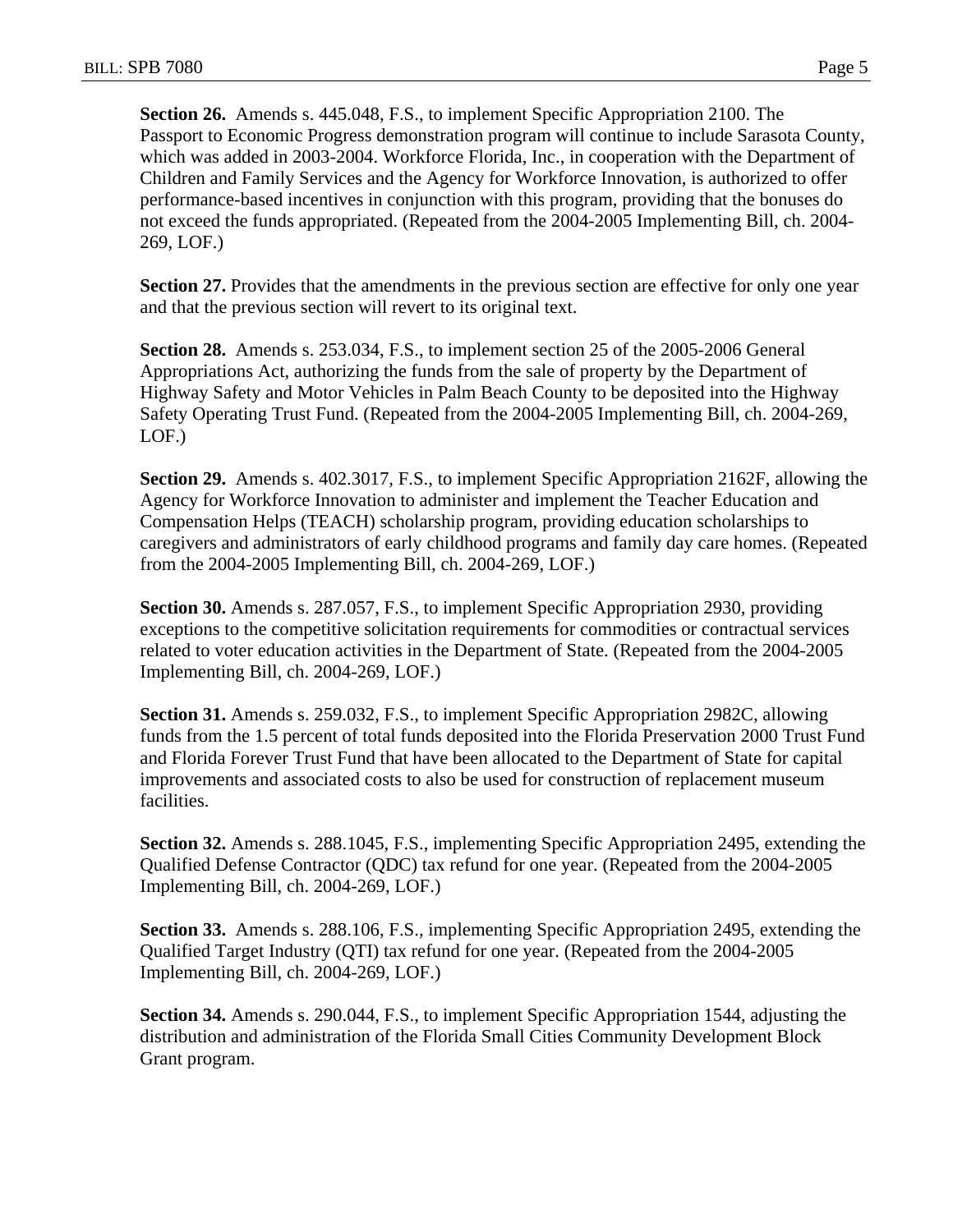**Section 35.** Provides that the amendments in the previous section are effective for only one year and that the previous section will revert to its original text after one year.

**Section 36.** Amends s. 311.22, F.S., to implement Specific Appropriation 1993, establishing a program to provide matching funds for dredging projects in counties having a population of fewer than 300,000 according to the last official census.

**Section 37.** Notwithstands the provision of subsections (4) and (5) of s. 339.135 and of sections 339.08 or 339.175, F.S., to implement Specific Appropriations 1989-2003, 2017-2019, 2021- 2038, and 2074-2084, allowing the Legislature to appropriate increased transportation revenues identified by the March 2005 consensus estimating conference for transportation projects.

**Section 38.** Creates s. 320.0846, F.S., to implement Specific Appropriation 2575, providing one free motor vehicle license plate to active members of the Florida National Guard upon request and proof of eligibility.

**Section 39.** Creates s. 250.5206, F.S., to implement Specific Appropriation 2803A, requiring the Department of Military Affairs to establish a program to provide need-based assistance and services to families of active duty Florida National Guard members who are engaged in or deployed for the war on terrorism or homeland defense.

**Section 40.** Reenacts s. 215.32, F.S., allowing unappropriated trust fund balances to be transferred to the Working Capital Fund or Budget Stabilization Fund. (Repeated from the 2004- 2005 Implementing Bill, ch. 2004-269, LOF.)

**Section 41.** Amends s. 216.192, F.S., requiring state agencies to submit operational work plans to the Executive Office of the Governor and the chairs of the legislative appropriations committees for all IT projects.

**Section 42.** Implements sections 2 through 7 of the 2005-2006 General Appropriations Act to require additional planning in the Aspire project to decrease the number of "shadow systems" that duplicate functionality.

**Section 43.** Declares legislative determination that the authorization and issuance of debt for the 2005-2006 fiscal year is in the best interest of the state and should be implemented. (Repeated from the 2004-2005 Implementing Bill, ch. 2004-269, LOF.)

**Section 44.** Specifies that no section will take effect if the appropriations and proviso to which it relates are vetoed. (Repeated from the 2004-2005 Implementing Bill, ch. 2004-269, LOF.)

**Section 45.** Provides that a permanent change made by another law to any of the same statutes amended by this bill takeS precedence over the provision in this bill. (Repeated from the 2004- 2005 Implementing Bill, ch. 2004-269, LOF.)

**Section 46.** Provides that standards and performance measures, filed with the Secretary of the Senate and dated March 28, 2005, are incorporated by reference and will be applied to programs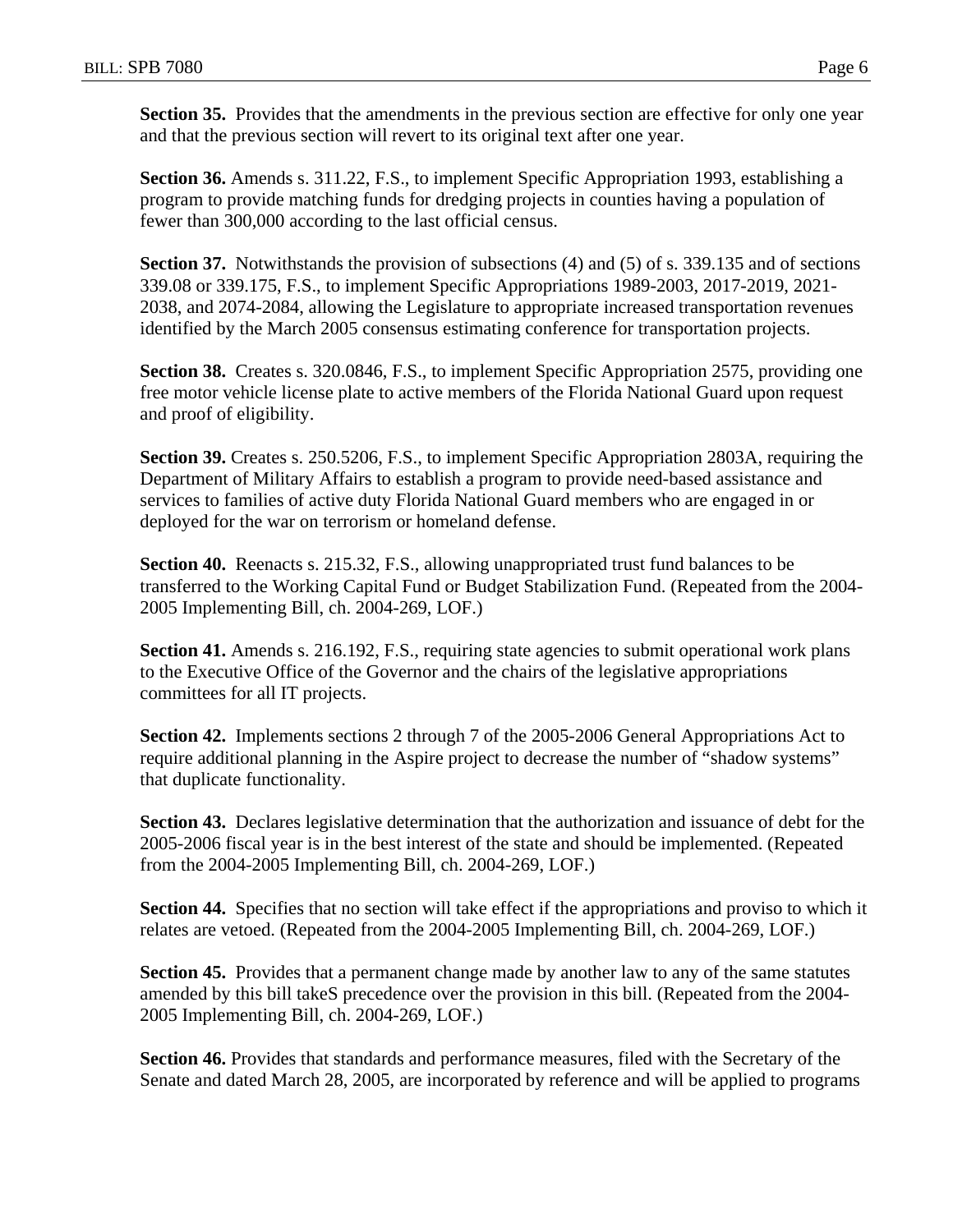for the 2005-2006 fiscal year. (Repeated from the 2004-2005 Implementing Bill, ch. 2004-269, LOF.)

**Section 47.** Provides a severability clause.

**Section 48.** Provides a contingent effective date.

### **IV. Constitutional Issues:**

A. Municipality/County Mandates Restrictions:

None.

B. Public Records/Open Meetings Issues:

None.

C. Trust Funds Restrictions:

None.

### **V. Economic Impact and Fiscal Note:**

A. Tax/Fee Issues:

None.

B. Private Sector Impact:

None.

C. Government Sector Impact:

Although the provisions of this bill allow specific budget decisions to be effective, actual funding changes are made in the General Appropriations Act.

## **VI. Technical Deficiencies:**

None.

### **VII. Related Issues:**

None.

This Senate staff analysis does not reflect the intent or official position of the bill's sponsor or the Florida Senate.